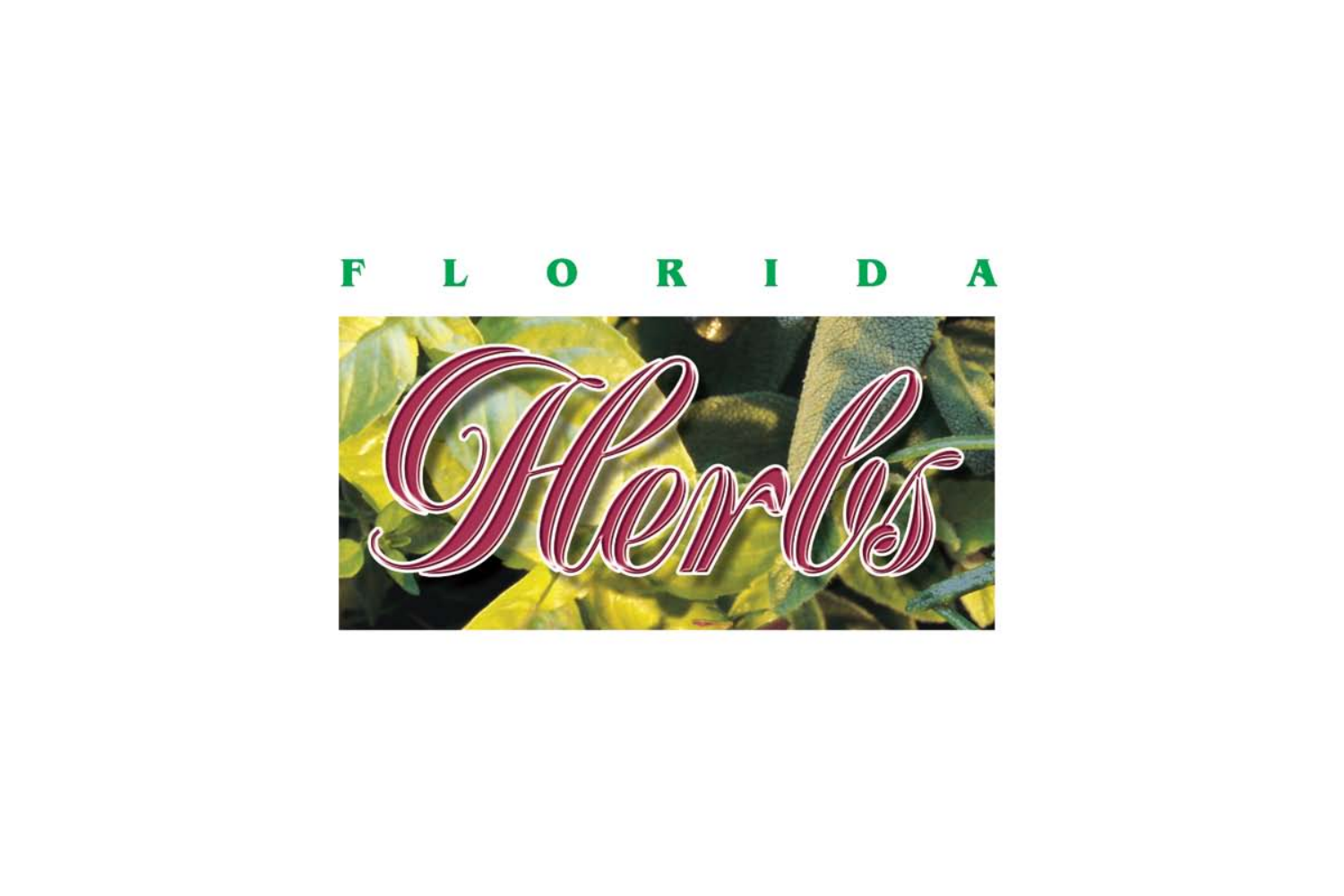There are many wonderful Florida grown herbs to enjoy all year round. Learning how to incorporate them into your cooking will not only enhance the flavor of your meals but may also spark new creative uses. If your recipe calls for dried herbs try substituting fresh herbs for improved taste. Use three times the amount of fresh herbs as you would dried. The following information gives you descriptions, history, culinary ideas, other popular uses and storing tips for the herbs Florida farmers grow.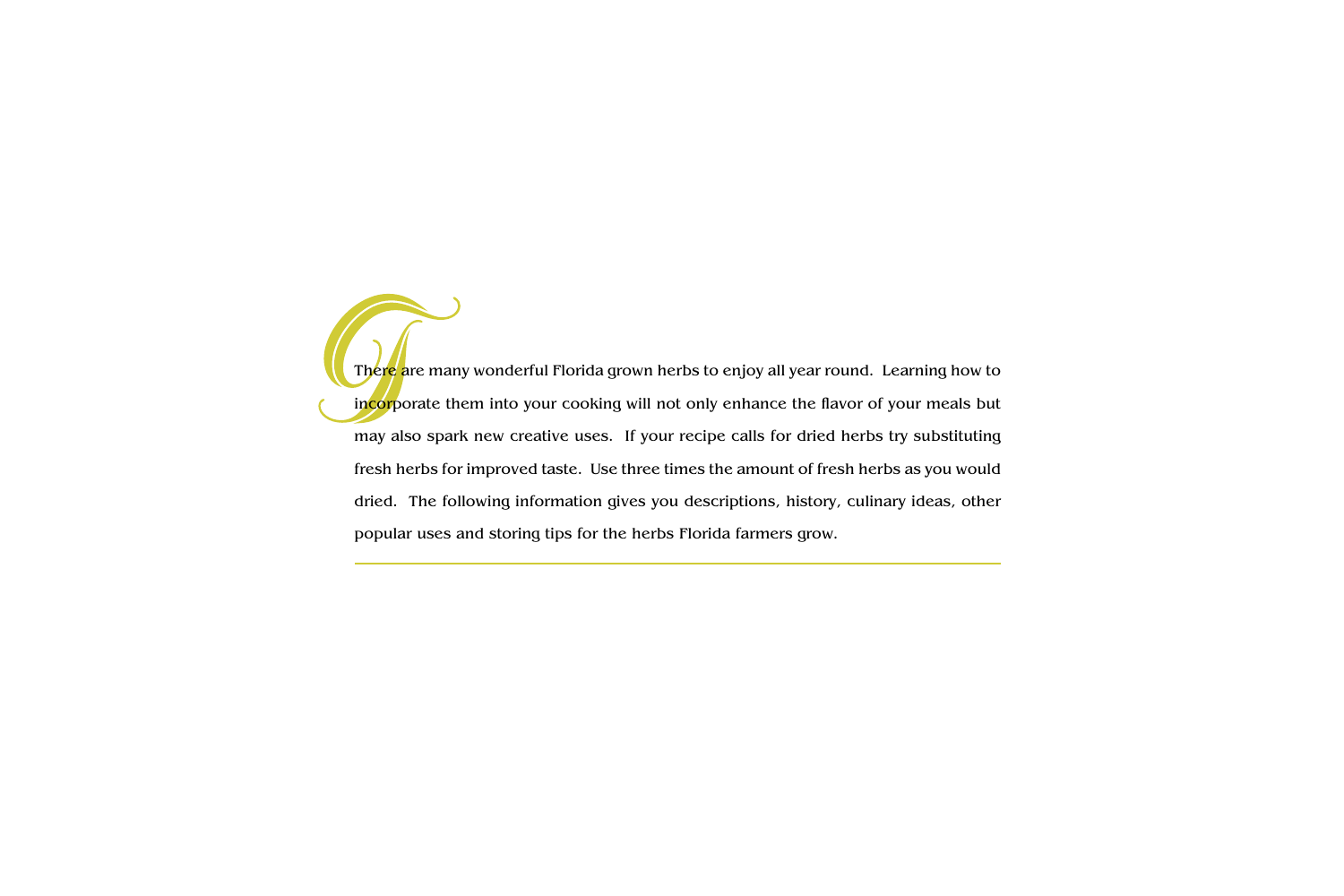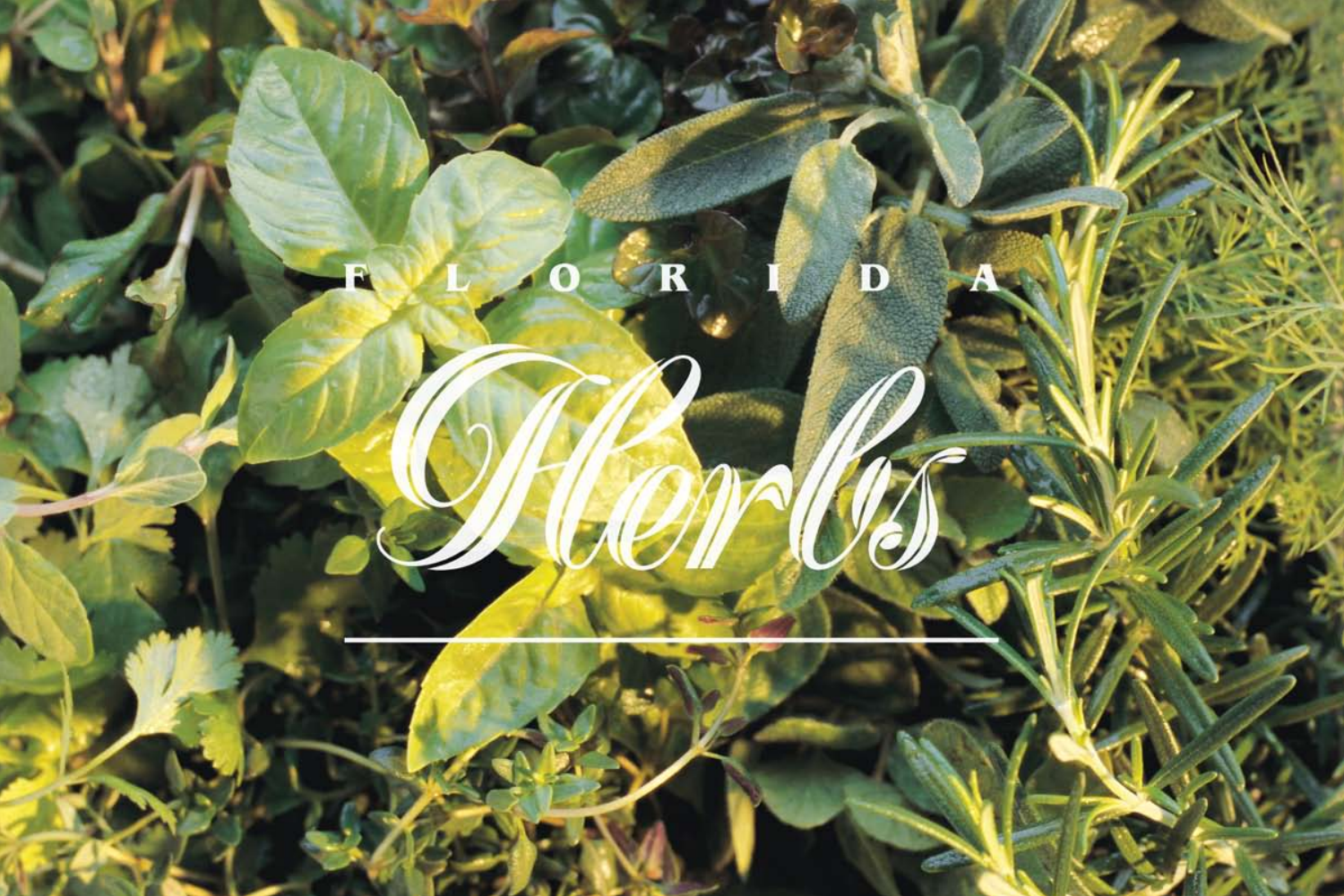

Romans once considered basil to be the herb of love and in parts of Italy it is still referred to as "bacia-nicola" or "kiss-me-Nicholas." The Romans also believed that the gardener planting the basil must curse and insult it in order to make the herb flourish. As a native of India, basil is a sacred herb in the Hindu religion. A basil leaf is placed on the dead in burial ceremonies to ensure that the gates of heaven will open for them.

## **Description**

As one of the most popular herbs, basil is widely used throughout the world. While there are many different types of basil, sweet basil is the most common. Sweet basil plants have large, oval, bright green leaves with small white flower clusters. The aroma is a complex mix of sweet and spicy with a strong and fresh clove-like scent. Much like its aroma, sweet basil's flavor is warm and peppery, with a hint of clove and undertones of mint and anise.

#### **Culinary Uses**

Basil tastes great in tomato and pasta dishes but it also gives a sweet-scented, minty aroma when crumbled over baked chicken, lamb or seafood. When making pesto or its French cousin pistou, sweet basil will yield the best results. Basil turns black when cooked in an acid medium like tomato sauce. Adding basil towards the end of cooking will serve to retain its aroma and flavor. It blends well with garlic, thyme and oregano.

Basil leaves can be torn, chopped or shredded; however, cutting will bruise the leaf and cause it to darken quickly.

## **Other Uses**

Some people believe putting whole basil plants on a window sill will deter flies. Basil is also used in aroma-therapy products, as a landscape plant, and it is even dried and pressed as a part of homemade paper.

### **Storing**

Fresh basil, kept loosely wrapped in a plastic bag, will last about one week in the refrigerator, provided the leaves are not wet.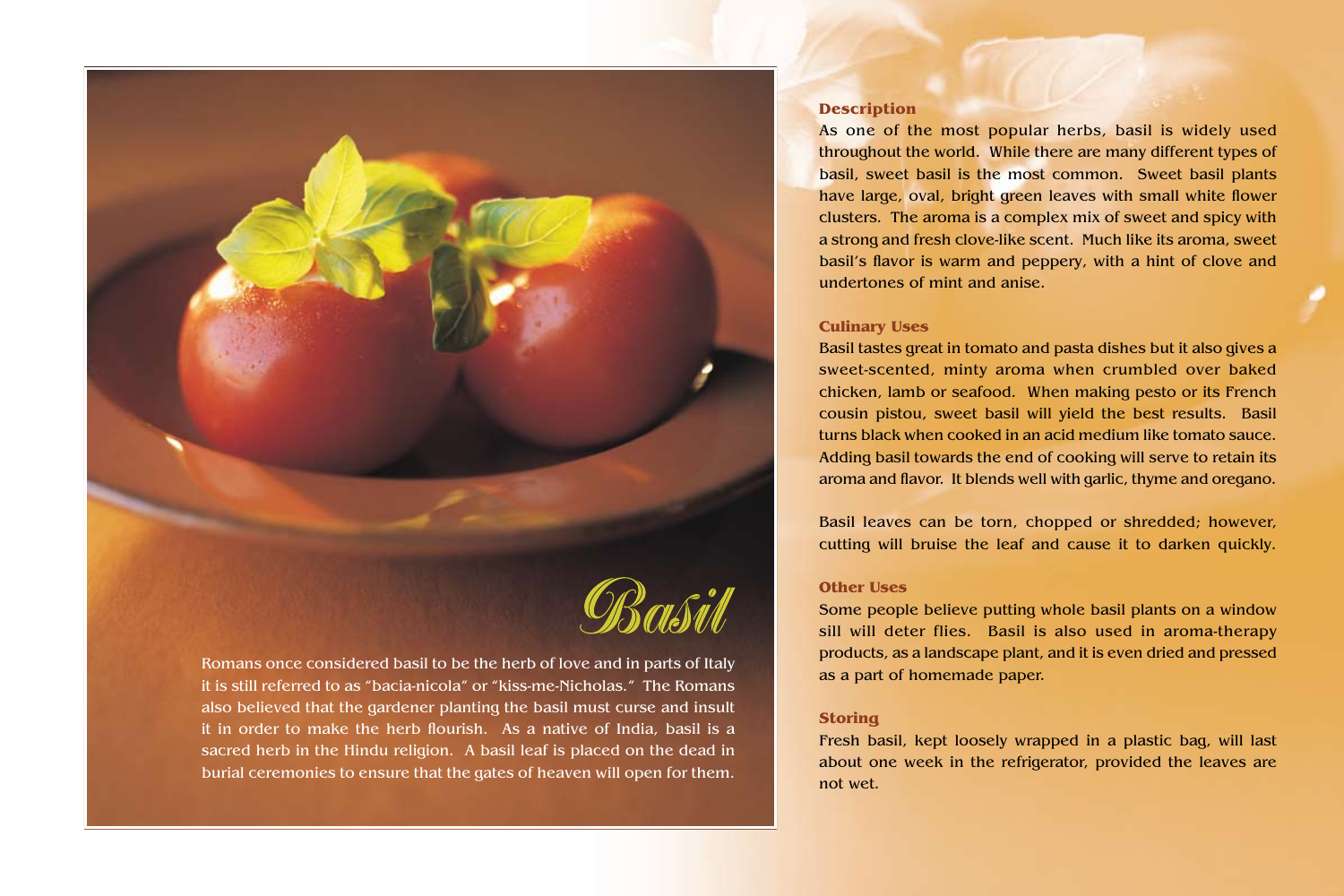

In medieval Europe it was believed that dill protected against curses and witchcraft. It was also thought to make one drowsy. The word "dill" comes from the Norse word "dilla" which means to put to sleep.

# **Description**

Known for its feathery leaves and clean, fragrant lemon and anise aroma, dill is used as much as a garnish as it is a seasoning. Fresh leaves have the taste of anise and parsley.

### **Culinary Uses**

Fresh dill pairs well with seafood, creamy sauces and vegetables such as beets, carrots, cucumbers, and potatoes. Many Scandinavian, Russian, German and Greek recipes call for dill. Wait until the end of cooking to add fresh dill, because it looses flavor when overheated. When using dill leaves, it is best to use fresh rather than dried to get the most flavor. Add finely chopped dill to potato salad, soups or rice for a fresh unique flavor. Mix dill, sour cream and horseradish for a great sauce for beef. Fresh dill combines well with basil, garlic, capers, horseradish, mustard, paprika and parsley.

# **Other Uses**

According to some naturalists, the dill seeds contain a volatile oil that has a relaxant effect on muscles, especially those of the digestive tract, and has been used for centuries to cure such problems. Teas made with dill seed relieve indigestion and nausea, and produce a lulling effect.

## **Storing**

Wrapped loosely in a plastic bag, dill will keep in the refrigerator for one week as long as the leaves are not wet. Dried dill will keep for up to 3 months if stored in a sealed container in a cool, dark place.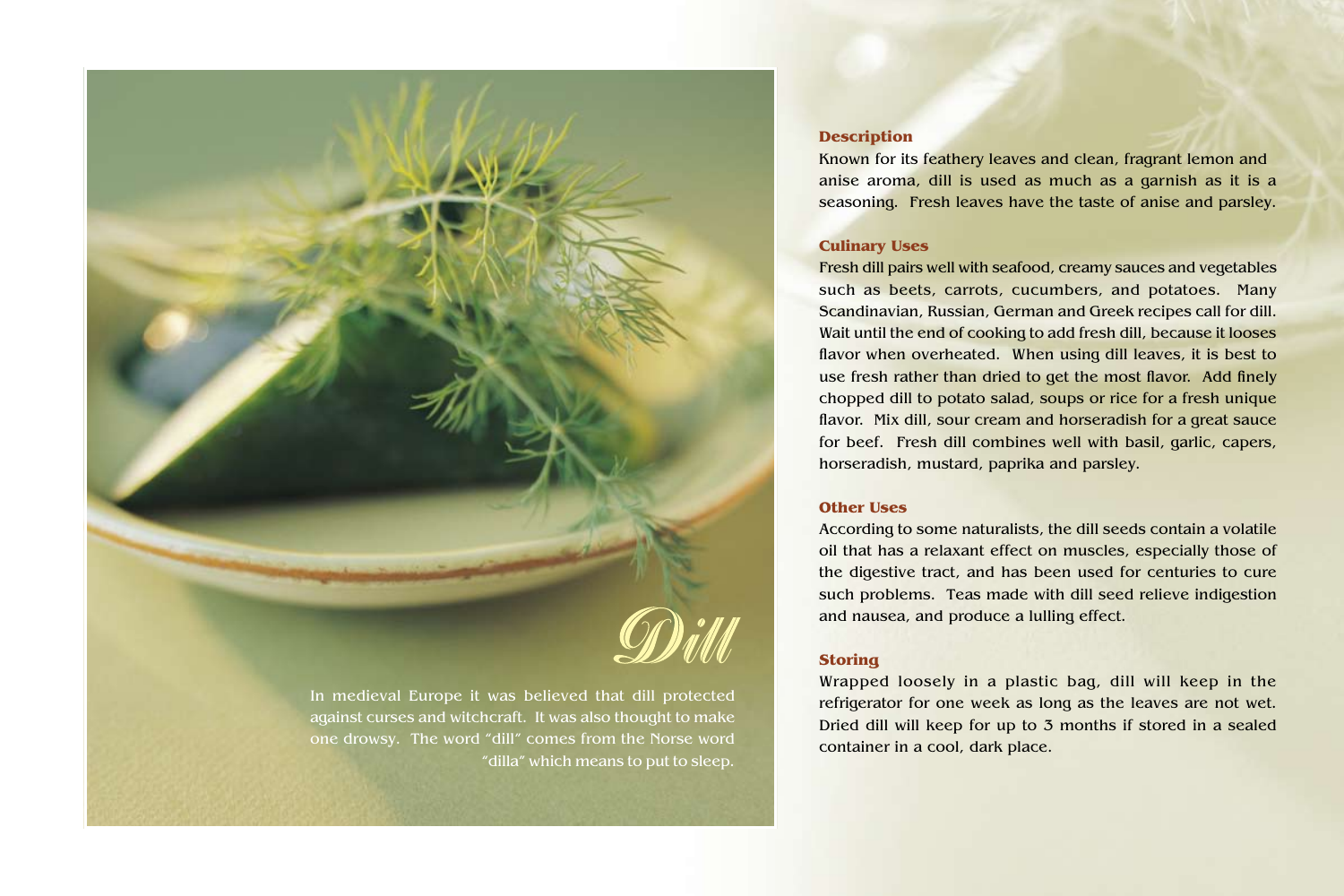Also called fresh coriander or Chinese parsley, cilantro is well known for its refreshing lemony-ginger aroma with hints of sage. Cilantro has long been considered an acquired taste because if its penetrating odor and flavor. The bright green leaves are fan shaped with jagged edges. In addition to the leaves, the seed, known as coriander, is also used in cooking.

#### **Culinary Uses**

Best known for its addition to Mexican and Asian foods, cilantro has many applications across the epicurean spectrum. It is essential to Mexican salsas, Chinese dim sum, Indian curries and Thai cuisine. It also pairs well with avocado, coconut milk, corn, cucumbers, seafood, legumes, lemons, and rice. Try using cilantro with the following herbs and spices: garlic, basil, chili, chives, dill, ginger, lemon grass, mint and parsley.

Like basil, cilantro also turns black when cooked in an acid medium such as tomato sauce. It is used whole, shredded, chopped or minced in cooking. Cilantro bruises easy so handle with care. Because cilantro's leaves are so delicate it does not dry well and is best used fresh.

#### **Other Uses**

Cilantro is used in potpourri for its strong scent. Some believe cilantro and its seed coriander made into a tonic will help digestion. Cilantro is also a good source of Vitamin A.

#### **Storing**

Wrapped loosely in plastic, cilantro will keep in the refrigerator for one week as long as the leaves are not wet. Rinse cilantro well before using as it may have soil or grit clinging to its leaves and steams.



The Chinese believed that cilantro/coriander could grant immortality. Coriander is one of the herbs thought to have aphrodisiac qualities. Cilantro was also known to be used as an "appetite" stimulant.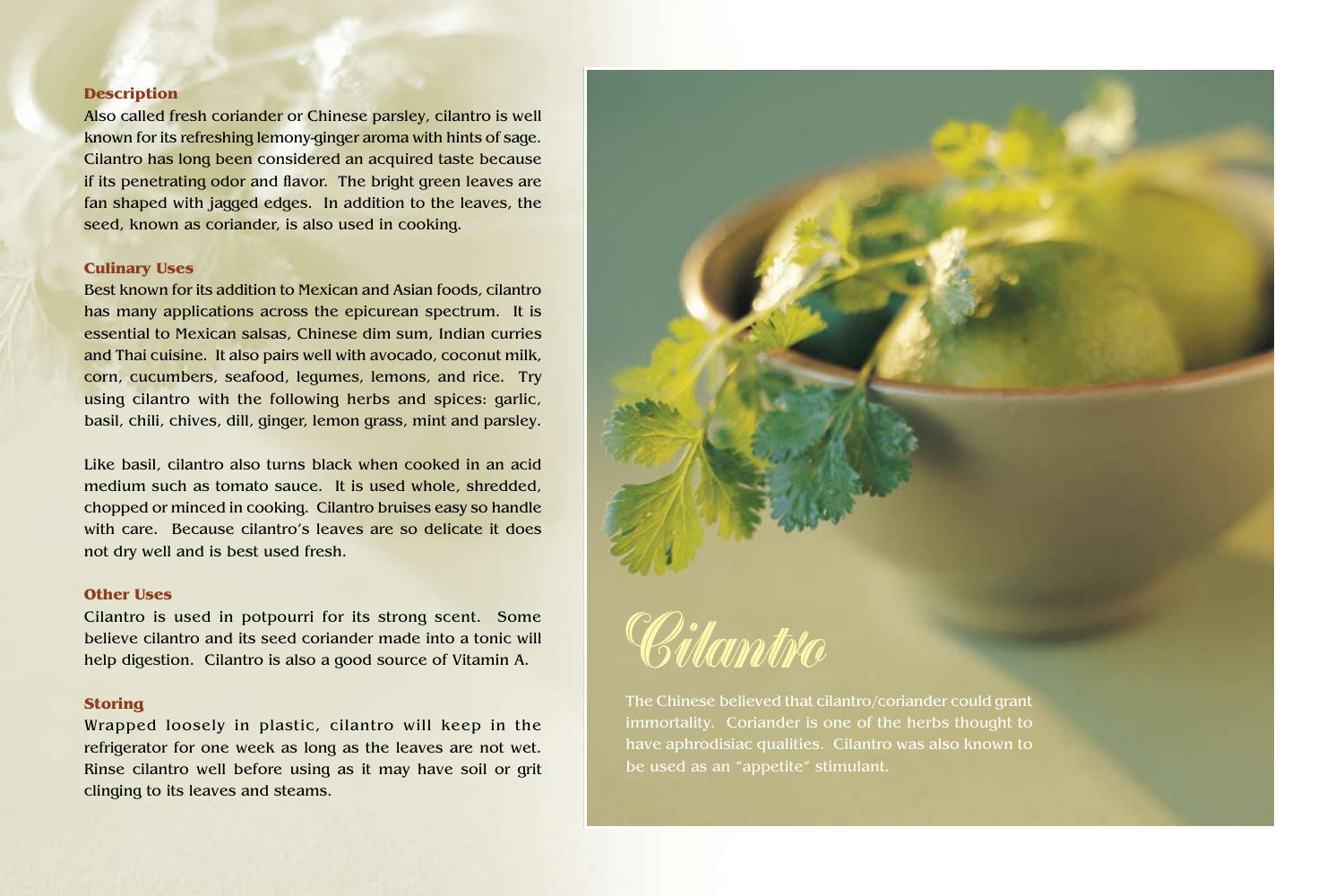

It is said that the spicy sweet scent of marjoram was created by Aphrodite as a symbol of happiness. Both the ancient Greeks and Romans would crown bridal couples with wreaths of marjoram to symbolize love, honor and happiness. In Germany, marjoram was hung over the front door to protect against witches' spells.

# **Description**

Marjoram has gray-green leaves and clusters of white flowers. There has been some confusion in the past as to the difference between oregano and marjoram. All marjorams are oreganos, since the genus name for both is origanum, but not all oreganos are marjorams. Now oregano is the genus and marjoram, or sweet marjoram (Origanum majorana) is only one variety of over fifty types of oregano. Marjoram has a slightly minty, citrus taste with a hint of spice.

## **Culinary Uses**

Marjoram leaves are best fresh because of their mild flavor. The delicate flavor of marjoram may be lost if it is added too early in the cooking process, therefore add at the very end of cooking. It goes well in salads, dressings, eggs, and mushroom sauces. Marjoram is suitable for thick vegetable soups, pasta, fish, game, beef, chicken, sausages and meat loaf. The flavor also works well with cheese, tomato, beet or bean dishes. Marjoram is most often used in recipes of French or English origin.

Create a tasty grilled chicken rub with garlic, salt, course black pepper and marjoram.

# **Other Uses**

Marjoram and oregano are used as a steam inhalant to clear the sinuses and relieve laryngitis. European singers have been known to preserve their voices with marjoram tea sweetened with honey.

# **Storing**

Fresh marjoram tightly sealed in a plastic bag will keep in the refrigerator for up to 2 weeks.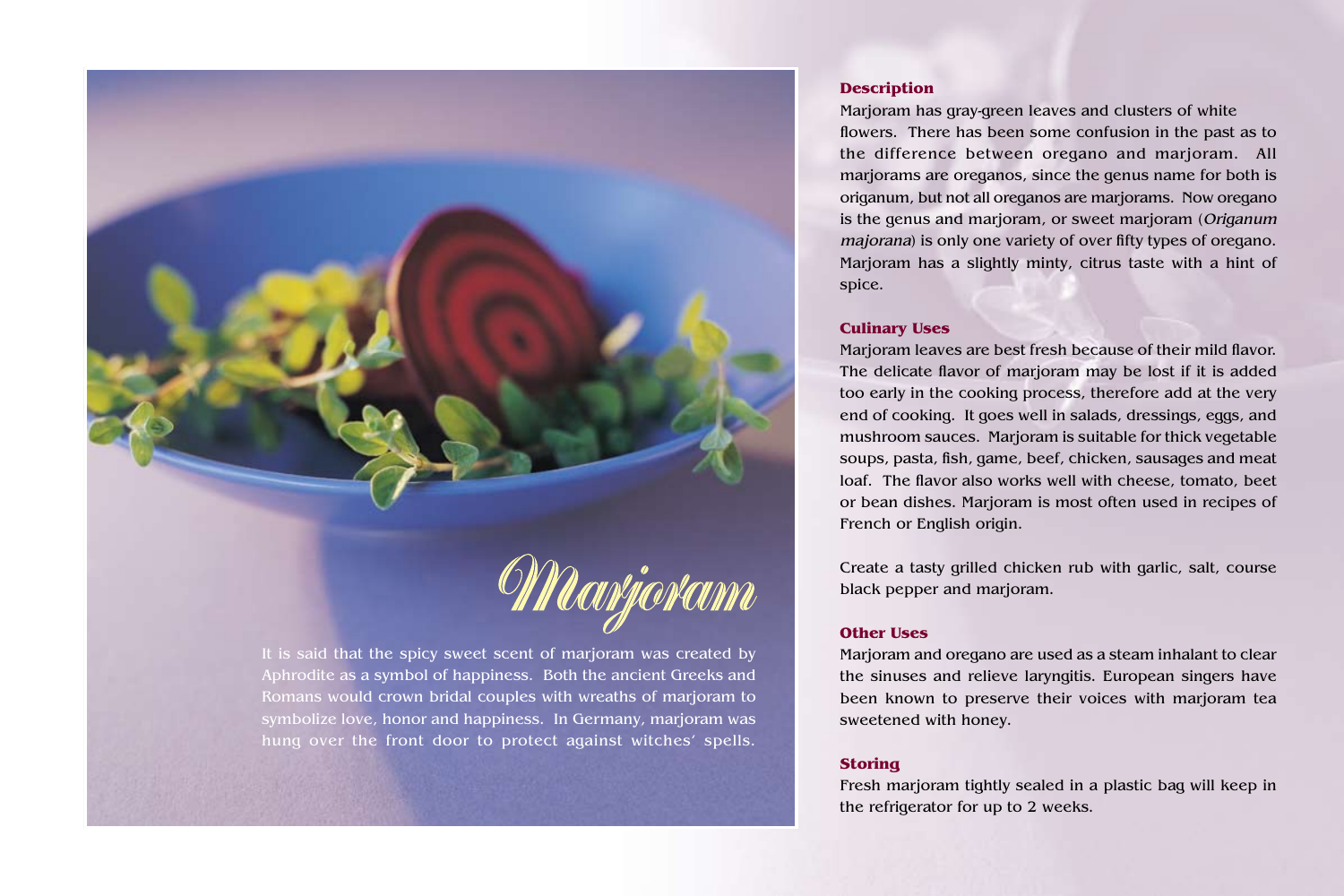Rosemary's beautiful dense evergreen foliage is native to the Mediterranean coasts. In late spring through summer, rosemary has white, pink or pale blue flowers. Its strong aroma is warm and peppery with notes of pine and camphor. The taste is reminiscent of nutmeg and camphor with a woody, balsamic aftertaste.

## **Culinary Uses**

Lamb, pork, veal and chicken are wonderful when paired with rosemary. Add rosemary with butter, salt and pepper to flavor baked potatoes. Create herb butter with rosemary to top vegetables. Toss it into fresh salads or to flavor olive oil. Rosemary is also good with cabbage, eggplant, lentils, mushrooms, onions, oranges, rabbit, tomatoes and winter squashes.

Rosemary is used whole, chopped and ground. Unlike many other herbs, rosemary's strong flavor is not diminished with cooking so use with care.

#### **Other Uses**

Linens can be spread over rosemary to dry in the sun to soak up the herb's wonderful scent. It also makes a lovely addition to potpourri.

#### **Storing**

Fresh rosemary will keep for about two weeks in the refrigerator when leaves are dry and tightly sealed in a plastic bag.



Since the middle ages rosemary has been valued for its culinary and medicinal applications. Students were encouraged to wear sprigs of rosemary in their hair because it was thought to stimulate the brain. Rosemary was carried during the Plague in the seventeenth century to protect travelers when moving through suspicious areas.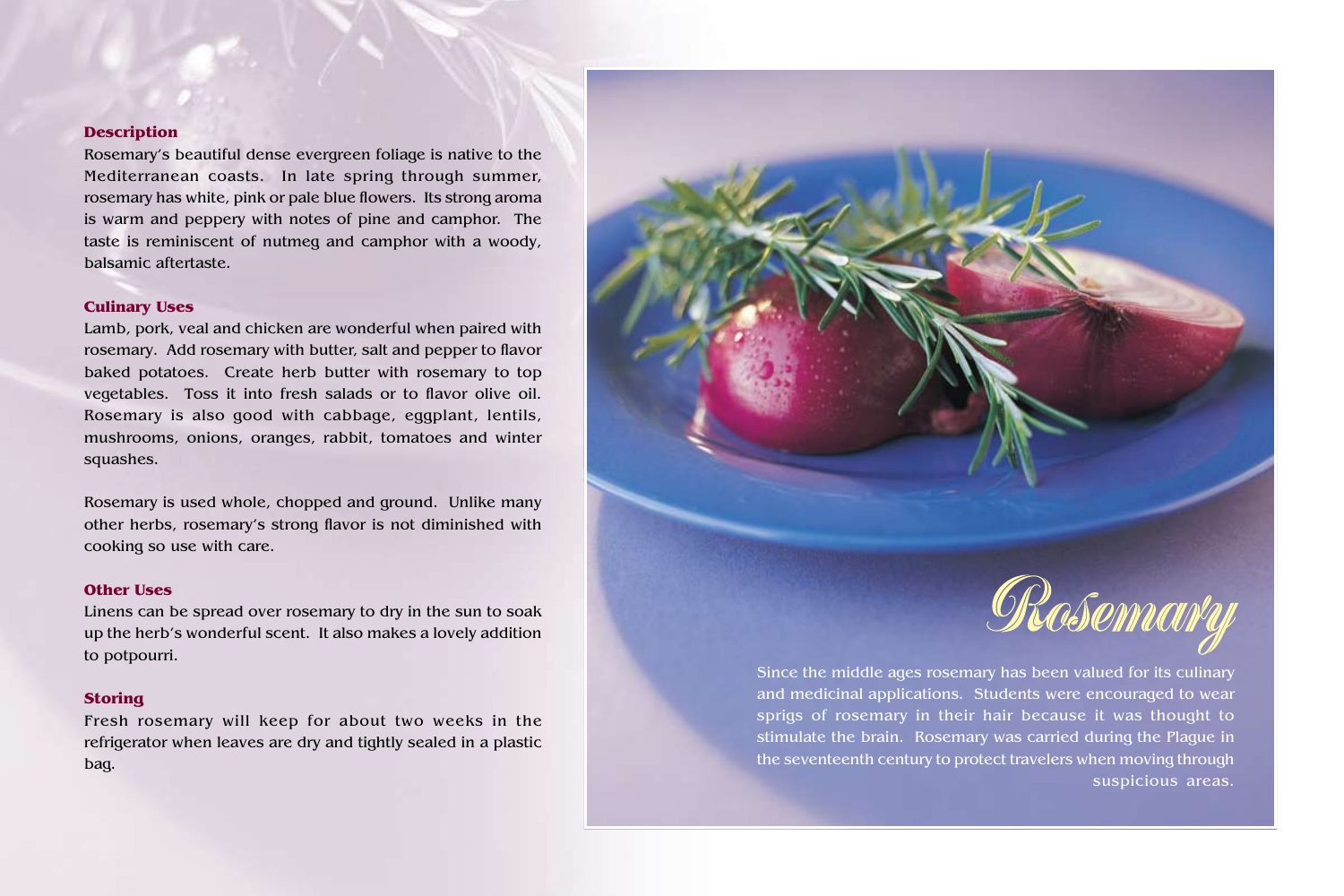

Ancient Greeks thought that thyme gave one courage. During and in a plastic bag. the middle ages in Europe, a sprig of thyme was placed under the pillow to induce sleep and to prevent nightmares.

# **Description**

Thyme, a low-growing evergreen with small bunches of leaves, is native to the Mediterranean where it grows wild between the cracks in rocks. This highly aromatic herb has a spicy taste with hints of cloves and mint. There are hundreds of varieties of thyme with flavors ranging from lemon to lavender.

## **Culinary Uses**

Thyme's flavor and fragrance is not adversely affected by long, slow cooking and works well in soups, stews and casseroles. Add it in limited quantities to stocks, marinades, stuffings, sauces and soups. Combine white wine with thyme and slow cook chicken, rabbit and shellfish for a flavorful dish. Bread is also complimented by this versatile herb.

Fresh thyme sprigs and leaves are used whole or minced. Like many other herbs it turns black when cooked in an acid based recipe such as tomato sauce.

# **Other Uses**

Whole thyme plants are grown for low hedging and as a fragrant creeping ground cover.

# **Storing**

Thyme will keep in the refrigerator for up to 2 weeks if it is dry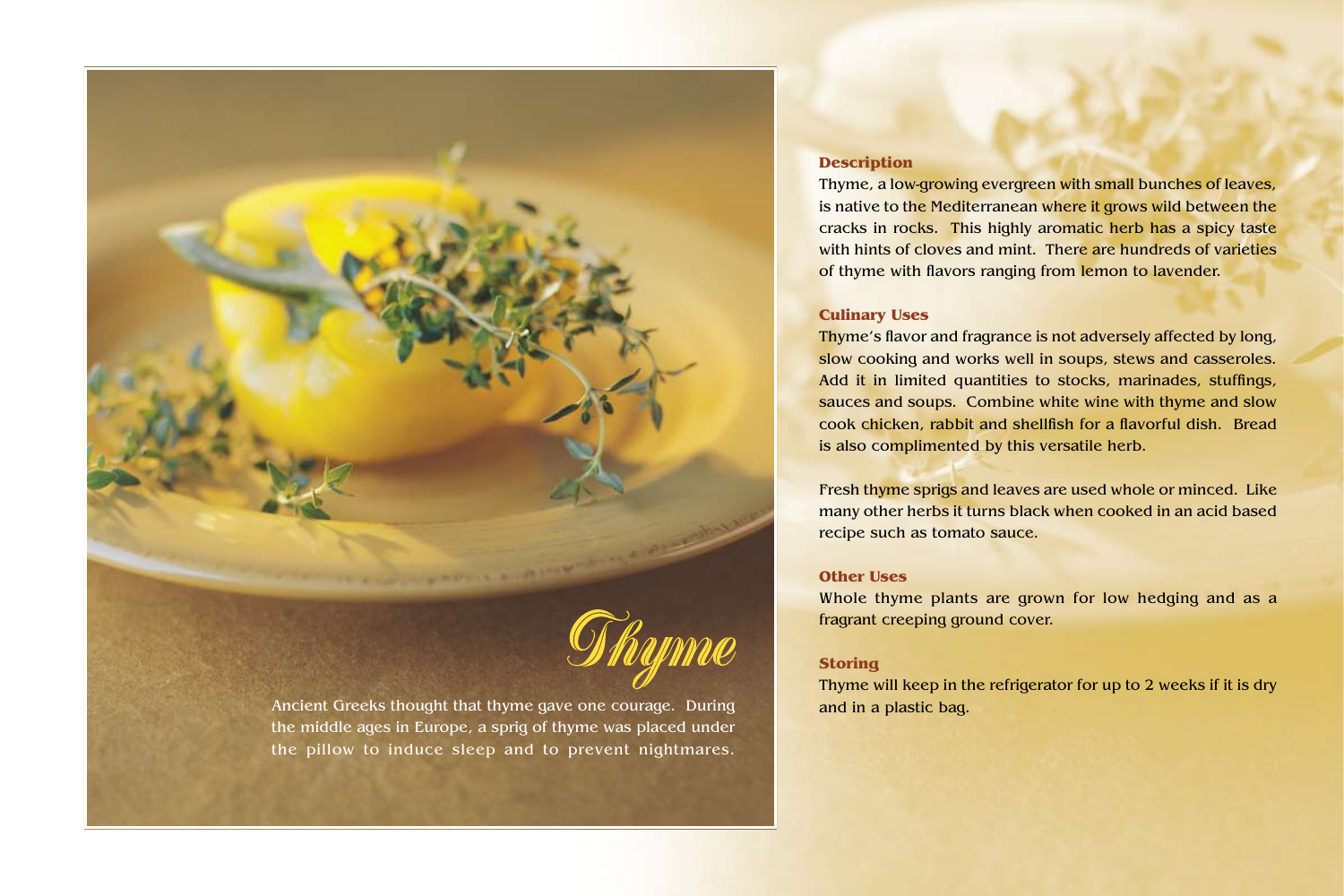Tarragon may be mistaken for a weed except for its licorice fragrance. Its long, smooth, thin, blade-like green leaves have a strong flavor with spicy anise and basil notes.

### **Culinary Uses**

Used sparingly, it adds a wonderful warm, deep flavor to many dishes. Tarragon is an essential ingredient in French cooking with fish, poultry, and egg dishes. It also lends itself well to marinades, vinegars, mustards and butters. Tarragon is essential to béarnaise and tartar sauces and combines well with vegetables such as potatoes, tomatoes, yellow squash, and zucchini. Try putting whole stems under fish, chicken or rabbit during cooking for a flavor infusion. Contrary to many other herbs tarragon looses its flavor when dried so it is best to use fresh herbs in cooking.

Tarragon is used whole, chopped, and minced in cooking. Long cooking diminishes the aroma but the flavor will not be lost.

#### **Other Uses**

Tarragon leaves are rich in iodine, mineral salts and vitamins A and C. In the past tarragon was used to prevent scurvy. It is also used as an appetite stimulant and digestive tonic by naturalists.

#### **Storing**

Tightly sealed dry in a plastic bag, tarragon will keep in the refrigerator for 2 weeks.



Tarragon was used by the Greeks as early as 500 BC. The Arabs named it "turkhum" which means dragon probably because they found the taste to be exceptionally strong or because of its serpentine shaped roots. The tradition has been continued by the French who call it "estragon."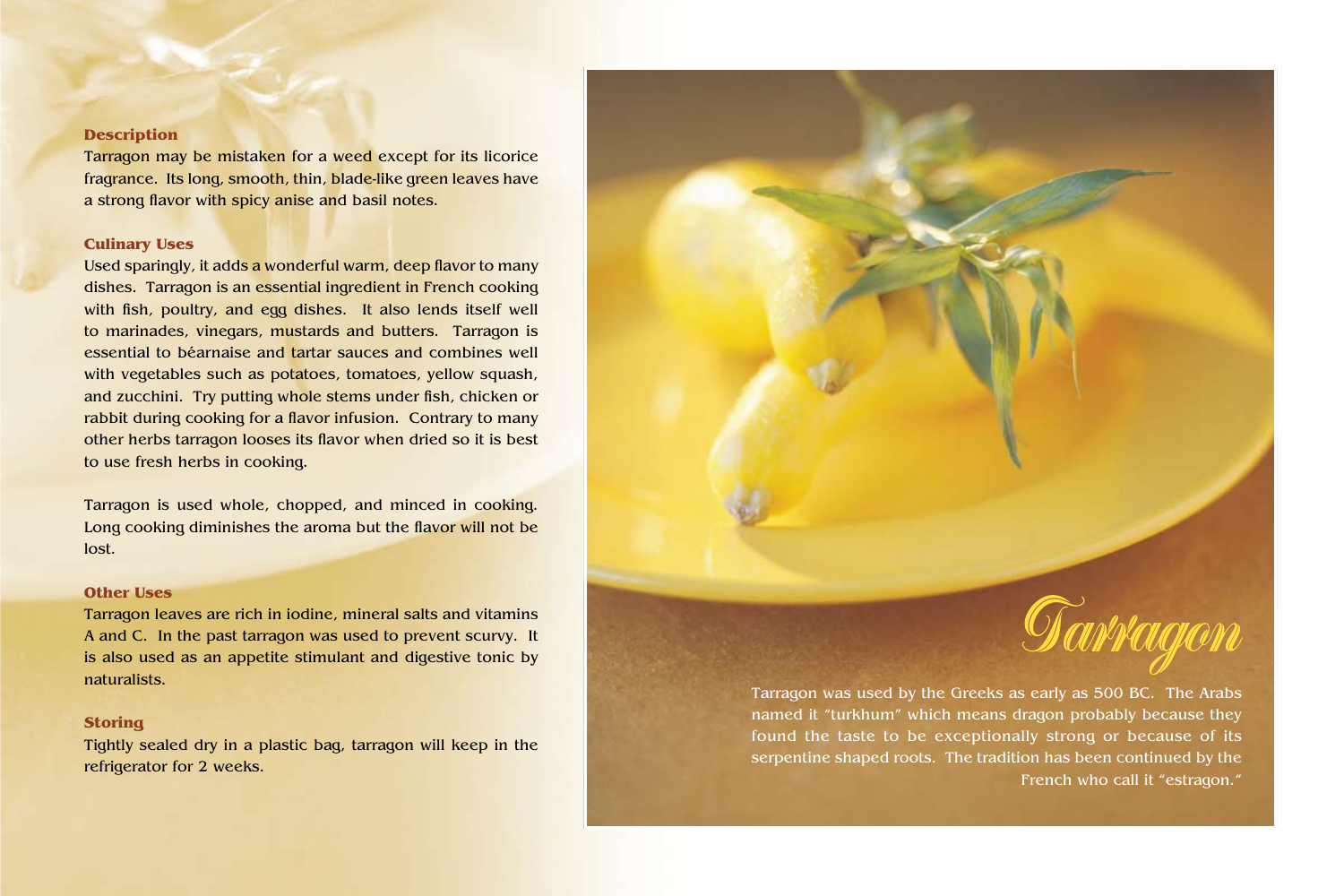

It was believed that sage stimulated the brain, therefore, increasing powers of concentration, memory and reasoning. From this, the word "sage" took on another meaning – wise person. Sage was rubbed on the teeth to make them whiter in nineteenth-century America.

# **Description**

Sage is a shrubby plant with long oval-shaped velvety leaves in colors ranging from a pale gray-green to dark purple-green. Blue, purple or white flower spikes appear in mid to late summer. The taste is sharp and spicy-bitter with a scent that combines thyme, lemon, pine and moss.

### **Culinary Uses**

In America, sage is the main flavoring for breakfast sausage and traditional turkey stuffing. In England, sage is most associated with pork, goose and duck. Italians use sage to flavor polenta and pasta. Try gently heating a few sage leaves in butter for a tasty pasta sauce. Fresh sage is used whole and minced in cooking. Because it has such a strong flavor, only one sage leaf is necessary for most dishes. Sage is also good with apples, celery, dried beans, cheese, onions and tomatoes.

Use sage sparingly as too much will create an unpleasant musty taste. Unlike most other herbs, the flavor of the sage leaves intensifies as they dry.

## **Other Uses**

Naturalists believe sage aids digestion and due to its antioxidant properties, acts as a preservative.

## **Storing**

Fresh sage will keep for 2 weeks in the refrigerator when dry leaves are loosely packed in plastic.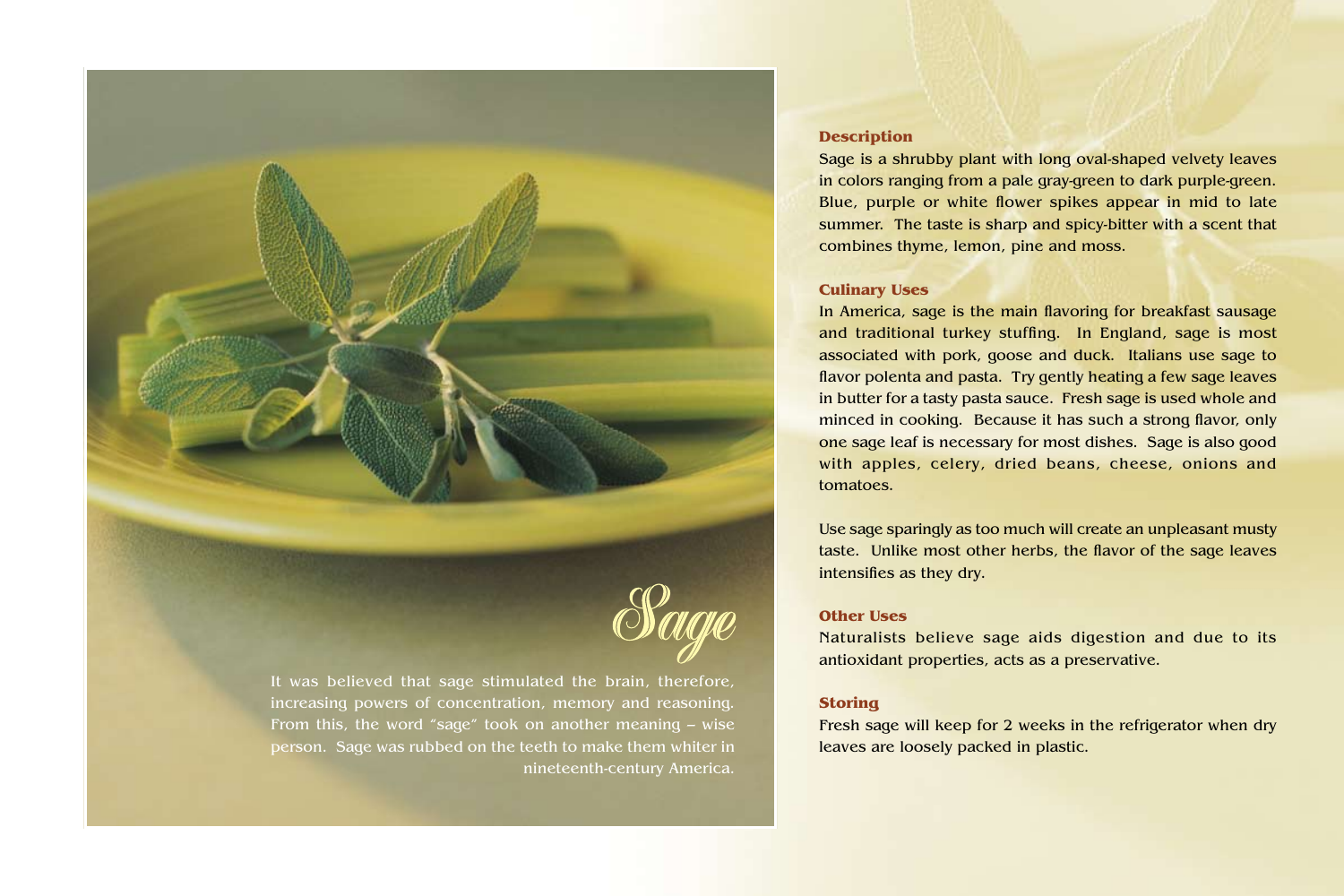Native to southern Europe and the Mediterranean, there are hundreds of different types of mint. Chocolate, black peppermint, apple and basil are just a few of the many multiple varieties. Mint has a lovely, fresh fragrance with hints of lemon, peppermint, and vanilla. Its taste is sharp, sweet and warm with a cooling aftertaste. Characterized by its beautiful textured green leaves and reddish steams, mint serves as a nice ground cover for the garden.

#### **Culinary Uses**

Lamb, chicken, veal and pork go well with mint marinades, jellies, or salsas. Use mint to compliment tea, sauces, vinegar and syrups. In India, mint is used to counter the hot spices in vegetable and meat dishes. In South America, mint is combined with chili peppers, parsley and oregano as a flavoring for slow cooked dishes. Fruit salads, avocado salsas, fruit punches, deserts, chocolate and many drinks are improved with the addition of mint.

Mint combines well with basil, cardamom, cloves, dill, ginger, marjoram, oregano, pepper and thyme. The flavor diminishes quickly when exposed to heat. Fresh mint can be used whole, chopped or minced and turns black when cooked with high acidic foods.

#### **Other Uses**

Mint's essential oils are used in perfume, cosmetics, air fresheners, drink flavorings, candies and medications.

## **Storing**

Bunches of mint stored in a glass of water will keep fresh for 2 – 7 days. Mint can also be stored in the refrigerator, dry, wrapped in a plastic bag for a week.



The Romans and Greeks appreciated mint's refreshing scent and used it to flavor cordials, condiments and fruit compotes. They also used it in baths and bedchambers for its clean, invigorating perfume.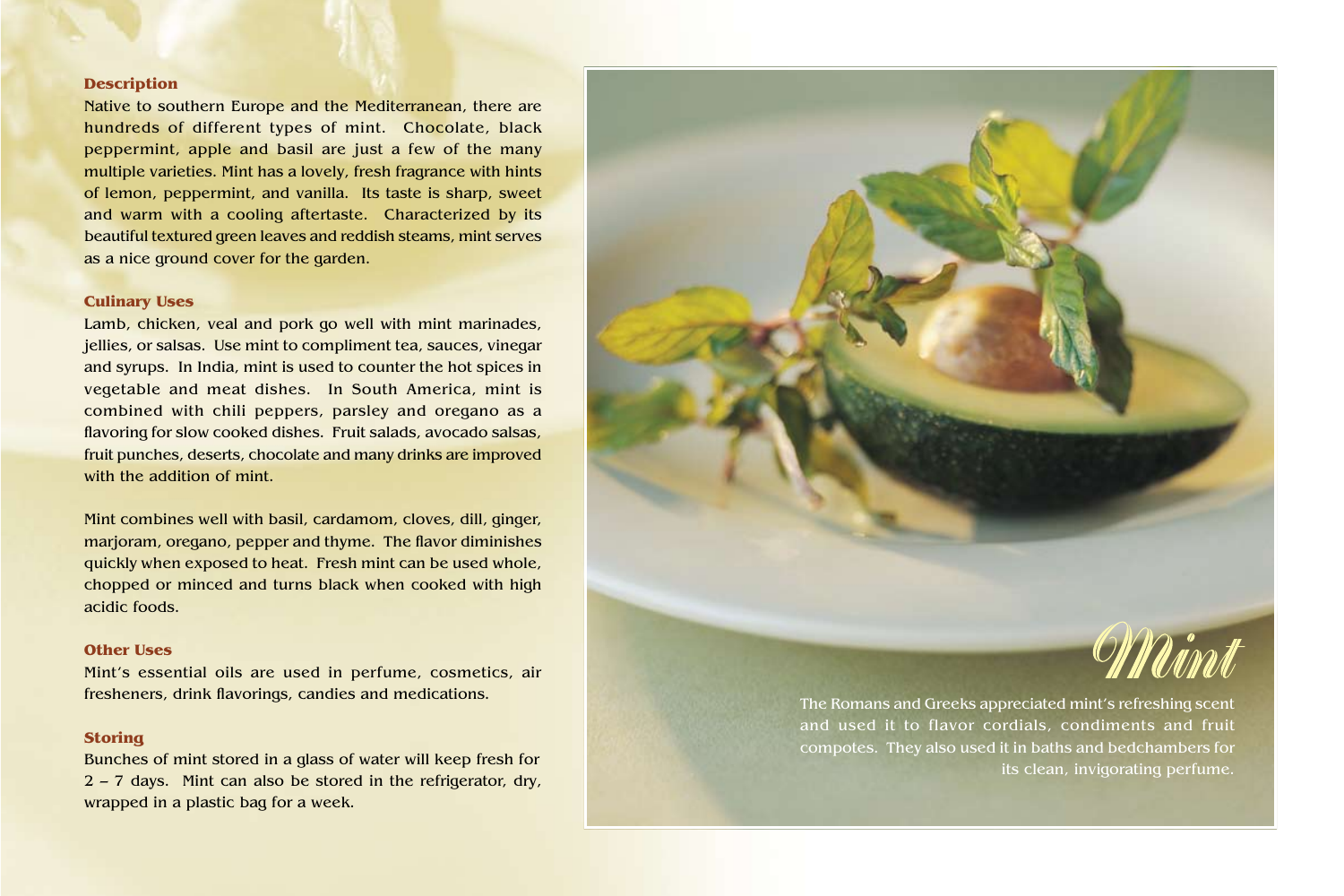

Although oregano is heavily associated with Italian cuisine it is likely that it originated in Greece. The word oregano comes from the Greek, meaning "joy of the mountain." Ancient Greeks believed that cows that grazed on fields of oregano produced tastier meat. According to Aristotle, tortoises who swallowed a snake would immediately eat oregano to prevent death. Oregano is also believed to calm nerves and is used to cure sea sickness.

# **Description**

This low bushy perennial of the mint family is native to the Mediterranean and has a warm sharp taste with lemon and pepper undertones. Oregano leaves are dark green with delicate hair-like texture underneath. Flowers range in color from pink to purple in the late summer and early fall.

#### **Culinary Uses**

Oregano has become an essential ingredient in many Italian dishes including pizza, pastas, and roasted vegetables. Oregano paired with basil is the basis for many Italian seasonings. It is also widely used in Greek and Mexican cooking. As the main herb flavoring in chili powder, oregano holds up well in a mix with other flavors. The Greeks enjoy oregano in baked fish and it is the main flavoring in Greek salad. Try adding sprigs of oregano on the coals of a grill for a flavor infusion to whatever you are cooking on top. Oregano's rich flavor also deepens and melds flavors of soups and sauces without overwhelming the dish. Oregano can be used either fresh or dried. When using the fresh herb, use twice the amount as dried.

### **Other Uses**

Infuse bathwater with oregano for a relaxing soak. Oregano is also used in potpourri and pillows.

### **Storing**

Fresh oregano tightly sealed in a plastic bag will keep in the refrigerator for up to 2 weeks.